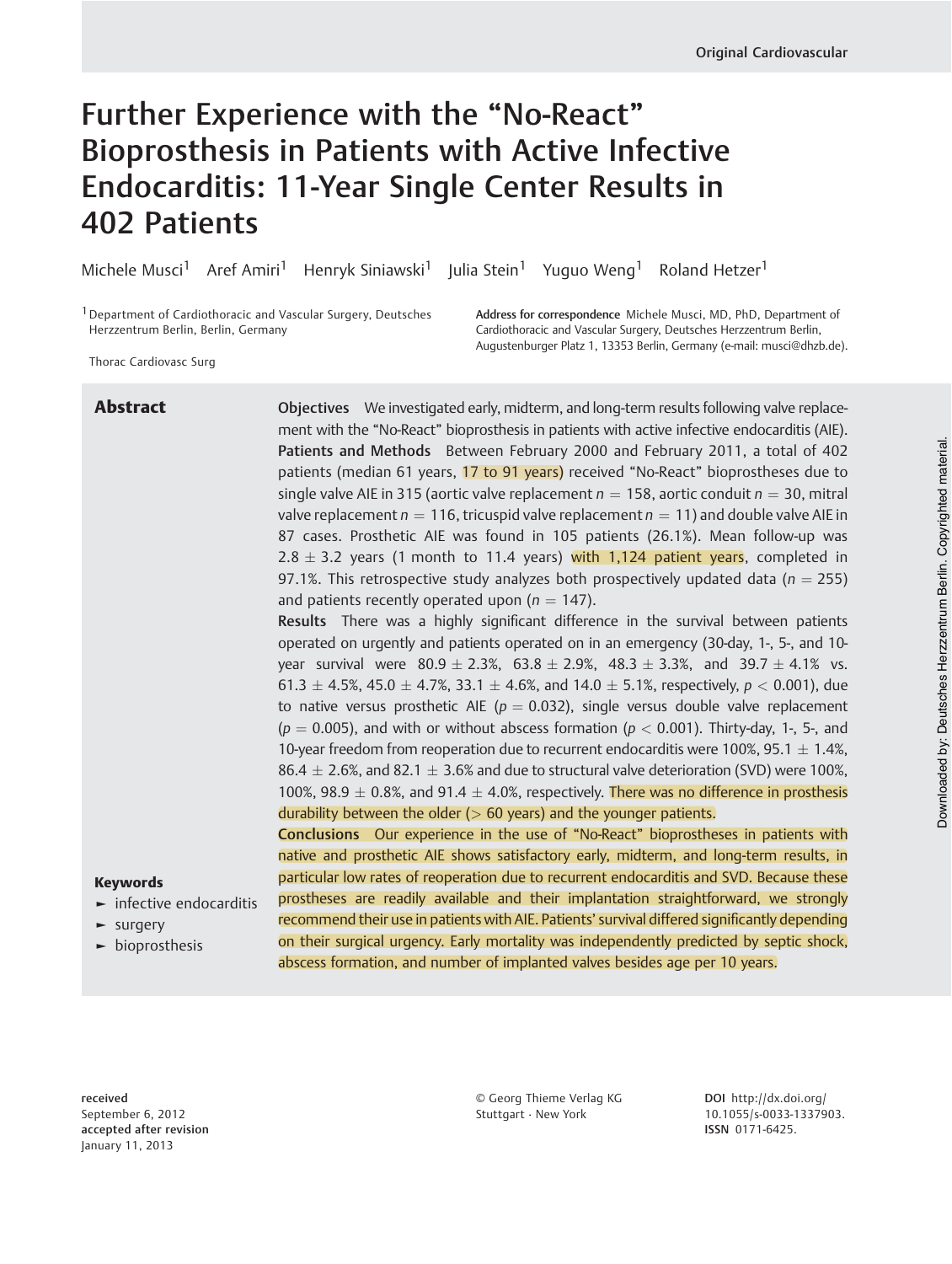## Introduction

Despite improvements in medical therapy, the proportion of approximately one-third of endocarditis patients requiring surgery due to failed medical therapy has remained unchanged over the past few decades.<sup>1,2</sup>

These developments reflect our experience of continuing high numbers of patients who have to be operated on for active infective endocarditis (AIE) each year at our institution. Between May 1986 and February 2011, a total of 1,629 AIE patients were operated on at the Deutsches Herzzentrum Berlin, 71.5% ( $n = 1,164$ ) for native valve endocarditis (NVE) and 28.5% ( $n = 465$ ) for prosthetic valve endocarditis (PVE). In the literature, there is a controversial discussion on whether to implant mechanical or biological prostheses in patients with severe AIE; however, the few studies that compare both types of valve are limited in terms of the numbers of patients, and the study populations are mostly not comparable with each other.<sup>3-5</sup>

In 2000, we introduced No-React valves (formerly called Shelhigh SuperStentless valves, made today by BioIntegral Surgical, Inc., Ontario, Canada) in our endocarditis program, because of their several characteristics. The most important was that these bioprostheses do not contain fabric material on their surface and that the No-React anticalcification process causes the tissue to become totally biocompatible sounded promising ( $\blacktriangleright$  Fig. 1a, b).<sup>6</sup> Indeed, preliminary results in 2003 and 2004 showed that No-React valves resist infection as well as homografts and they were found to have good hemodynamic characteristics.<sup>7,8</sup> In 2008, we reported our results with a larger cohort of 255 patients and the early and midterm results confirmed our expectations.<sup>9</sup>

In this study, we have reviewed 402 AIE patients in whom No-React bioprosthesis was implanted between February 2000 and February 2011. This retrospective study analyzes both prospectively updated data  $(n = 255)^{10}$  and patients recently operated upon ( $n = 147$ ).

The aim of this study was to investigate the outcome after surgical therapy in these AIE patients. The study has an advantage that is the effects of different valve types on the outcome after an endocarditis operation are excluded.

One main objective was to analyze the outcome of these very sick patients in relation to clinically important issues: the survival in relation to the type of endocarditis; to the preoperative clinical situation of the patient; and to important surgical criteria such as surgical urgency, valve position, abscess formation, and the necessity to perform single or double valve replacement.

In addition, this study was performed to analyze the reoperation rate due to reinfection or structural valve deterioration (SVD) of the implanted prostheses in regard to our previous findings, in a larger group of patients and over a longer period.<sup>8,9</sup> To improve patients' survival, another goal of this study was to compare clinical differences between early survivors and nonsurvivors ( $\leq$  30 days) and to identify independent risk factors for early mortality by the application of univariate and multivariate analysis.

# Patients and Methods

#### Patient Population

►Table 1 gives an overview of the patient population.

Between February 2000 and February 2011, 402 patients with AIE (289 men, 113 women, median age 61 years) received implantation of a No-React valve bioprosthesis. In 297 (73.9%) patients, NVE was present and in 105 (26.1%) patients, PVE was present. A large proportion of patients were referred to our department in a condition of cardiac decompensation: 98 (24.4%) patients were intubated, 60 (14.9%) had protracted septic shock, and 107 (26.6%) required high doses of catecholamines. The operation was performed electively in 27 (6.7%), urgently in 256 (63.7%), and as an emergency procedure in 119 (29.6%) patients. Staphylococci (38.3%) and Streptococci (27.6%) were the most common microorganisms found in the blood cultures, with a high percentage of Staphylococcus aureus (26.4%).

Fig. 1 (a) The No-React semistented bioprosthesis (formerly called Shelhigh SuperStentless) is a composite trileaflet valve, which is covered with pericardium and has no stent and therefore an optimal opening area. (b) As the framework is flexible, it is possible to implant the stent-free valve in aortic position by placing one suture at the regular base of the annulus and an additional suture at the struts. The super-flexible stent can be easily compressed.

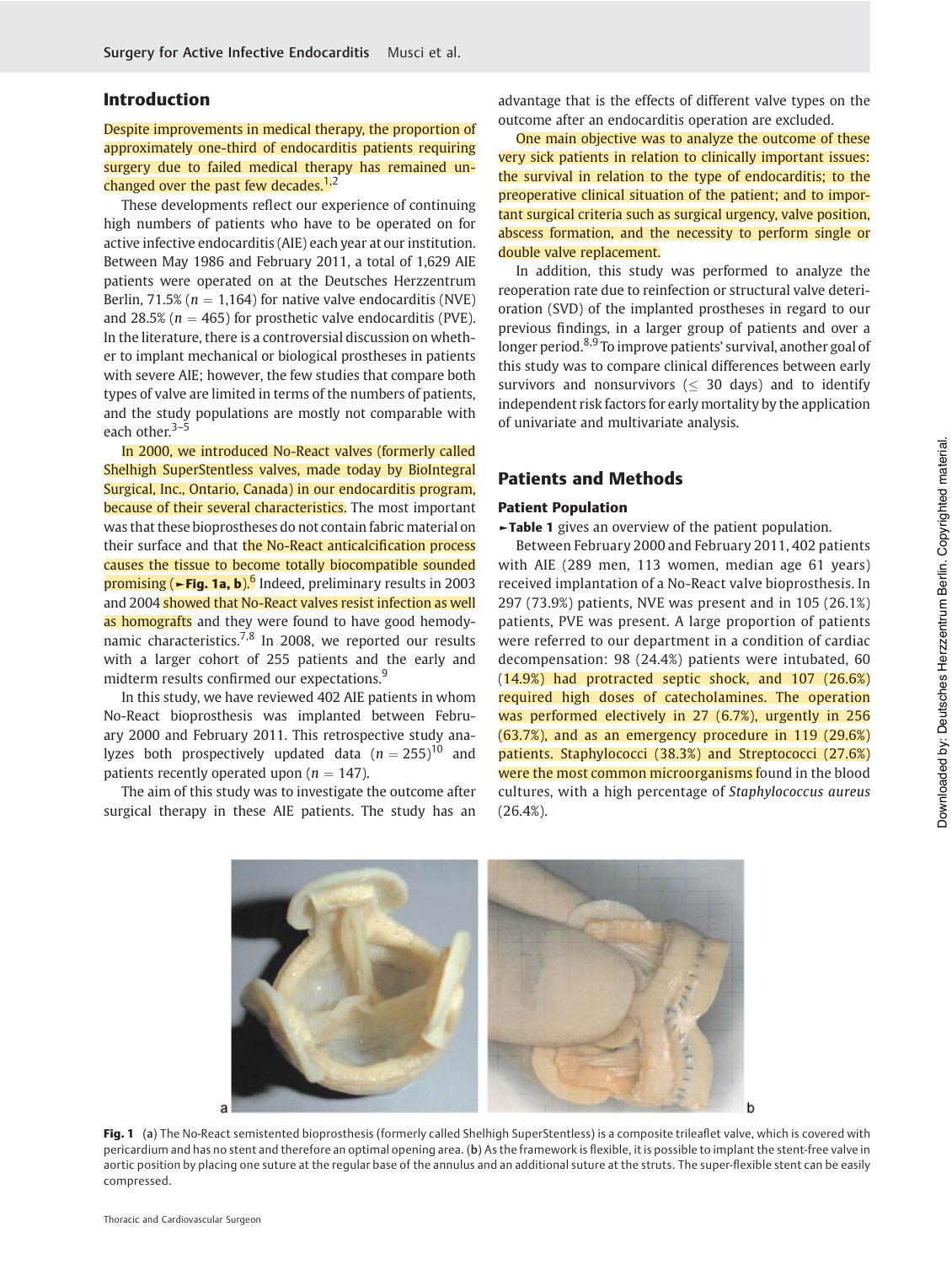| Period                                                                                                                                                       | 2/2000-2/2011                                                                                                                                                                  |
|--------------------------------------------------------------------------------------------------------------------------------------------------------------|--------------------------------------------------------------------------------------------------------------------------------------------------------------------------------|
| Patients with AIE<br>Men<br>Women                                                                                                                            | $n = 402$<br>$n = 289(71.9%)$<br>$n = 113(28.1\%)$                                                                                                                             |
| Age<br>Median<br>Range                                                                                                                                       | 61 years<br>17-91 years                                                                                                                                                        |
| Subgroup by age<br>$> 65$ years<br>$50-65$ years<br>40-49 years<br>$17-39$ years                                                                             | $n = 146(36.3%)$<br>$n = 148(36.8%)$<br>$n = 48$ (11.9%)<br>$n = 60$<br>(15.0%)                                                                                                |
| Endocarditis<br><b>Native AIE</b><br>Prosthetic AIE                                                                                                          | $n = 297(73.9%)$<br>$n = 105(26.1\%)$                                                                                                                                          |
| Preoperative status<br>Intubation<br>Septic shock<br>High-dose catecholamines                                                                                | (24.4%)<br>$n=98$<br>$n = 60$ (14.9%)<br>$n = 107(26.6%)$                                                                                                                      |
| Operation<br>Elective<br>Urgent<br>Emergency                                                                                                                 | $n = 27$ (6.7%)<br>$n = 256(63.7\%)$<br>$n = 119(29.6%)$                                                                                                                       |
| Blood microorganisms<br>Staphylococci<br>S. aureus<br>Streptococci<br>Viridans streptococci<br>Enterococcus species<br>Culture negative<br>Others<br>Unknown | $n = 48$<br>(11.9%)<br>$n = 106(26.4%)$<br>$n = 85$ (21.1%)<br>$n = 26$<br>(6.5%)<br>$n = 43$<br>(10.6%)<br>$n = 54$ (13.4%)<br>$n = 16$<br>$(4.0\%)$<br>$n = 24$<br>$(6.0\%)$ |
| Indication for surgery                                                                                                                                       | No. of patients                                                                                                                                                                |
| Progressive heart failure<br>+ Recurrent septic embolisms<br>$+$ Vegetations<br>$+$ Therapy-resistant septic infections                                      | 323 (80.4%)<br>119 (29.7%)<br>242 (60.2%)<br>124 (30.9%)                                                                                                                       |
| Abscess formation<br>Aortic<br>Mitral<br>Aortic + mitral                                                                                                     | 177 (44.1%)<br>115 (28.7%)<br>52 (13.0%)<br>10<br>(2.5%)                                                                                                                       |
| Therapy-resistant septic infection                                                                                                                           | 141 (35.2%)                                                                                                                                                                    |
| Recurrent septic embolism                                                                                                                                    | 156 (38.9%)                                                                                                                                                                    |
| <b>Concomitant CABG</b>                                                                                                                                      | 58<br>(14.4%)                                                                                                                                                                  |

Abbreviations: AIE, active infective endocarditis; CABG, coronary artery bypass grafting.

Follow-up was completed in 97.1%, with 12 patients lost to follow-up, by telephone contact with the patient, by analyzing standardized mail questionnaires sent to the patients, by consulting the population registry, and by contacting peripheral hospitals. The mean follow-up time was  $2.8 \pm 3.2$  years (range, 1 month to 11.4 years), with 1,124 patient years.

The study population of 402 patients represents 24.7% of all patients operated on at our institution due to AIE between May 1986 and February 2011 ( $n = 1,629$ ) and 38.3% of all

patients operated on for endocarditis in the study period between February 2000 and February 2011 ( $n = 1,050$ ).

It has to be mentioned that this study analyzes previously reported patients ( $n = 255$ )<sup>9</sup> in a longer follow-up as well as new ones ( $n = 147$ ).

## Indications for Surgery and Operations Performed

► Table 1 gives an overview of operative indications during the acute phase of AIE. In general, patients developed several indications for surgery during antibiotic treatment for AIE. The majority had to be operated on due to progressive heart failure in combination with recurrent septic embolisms, vegetations, or therapy-resistant infections. A total of 177 patients (44.1%) developed abscess in the aortic and mitral valve.

# ►Table 2 gives an overview of the number of No-React bioprostheses implanted and their position.

In the 402 patients, 419 operations were performed: 315 (78.4%) patients received single valve and 87 (21.6%) patients received double valve replacement. Fifty-eight (14.4%) patients underwent a concomitant coronary artery bypass graft operation.

The operation was defined as an urgent procedure when performed within 3 days after admission and as an emergency procedure when performed on the day of admission or within 24 hours.

## Definition of Active Infective Endocarditis

AIE was defined on the basis of vegetations or abscess shown in the echocardiogram and accompanied by positive blood cultures or intraoperatively harvested valve cultures, on the basis of clinical evidence of persistent sepsis or recurrent septic embolism, or on the basis of the intraoperative diagnosis.

Table 2 Numbers of No-React bioprostheses implanted and their position

| Valve type                            | <b>Native</b><br>AIE | Prosthetic<br><b>AIE</b> | Sum |
|---------------------------------------|----------------------|--------------------------|-----|
| Single valve implantation             | 232                  | 83                       | 315 |
| Aortic valve                          | 120                  | 38                       | 158 |
| Aortic conduit                        | 3                    | 27                       | 30  |
| Mitral valve                          | 99                   | 17                       | 116 |
| Tricuspid valve                       | 10                   | 1                        | 11  |
| Double valve implantation             | 65                   | 22                       | 87  |
| Aortic and mitral<br>valve            | 38                   | 11                       | 49  |
| Aortic conduit<br>and mitral valve    | 1                    | $\overline{2}$           | 3   |
| Left- and right-sided<br>implantation | 8                    |                          | 8   |
| Others                                | 18                   | 9                        | 27  |

Abbreviation: AIE, active infective endocarditis.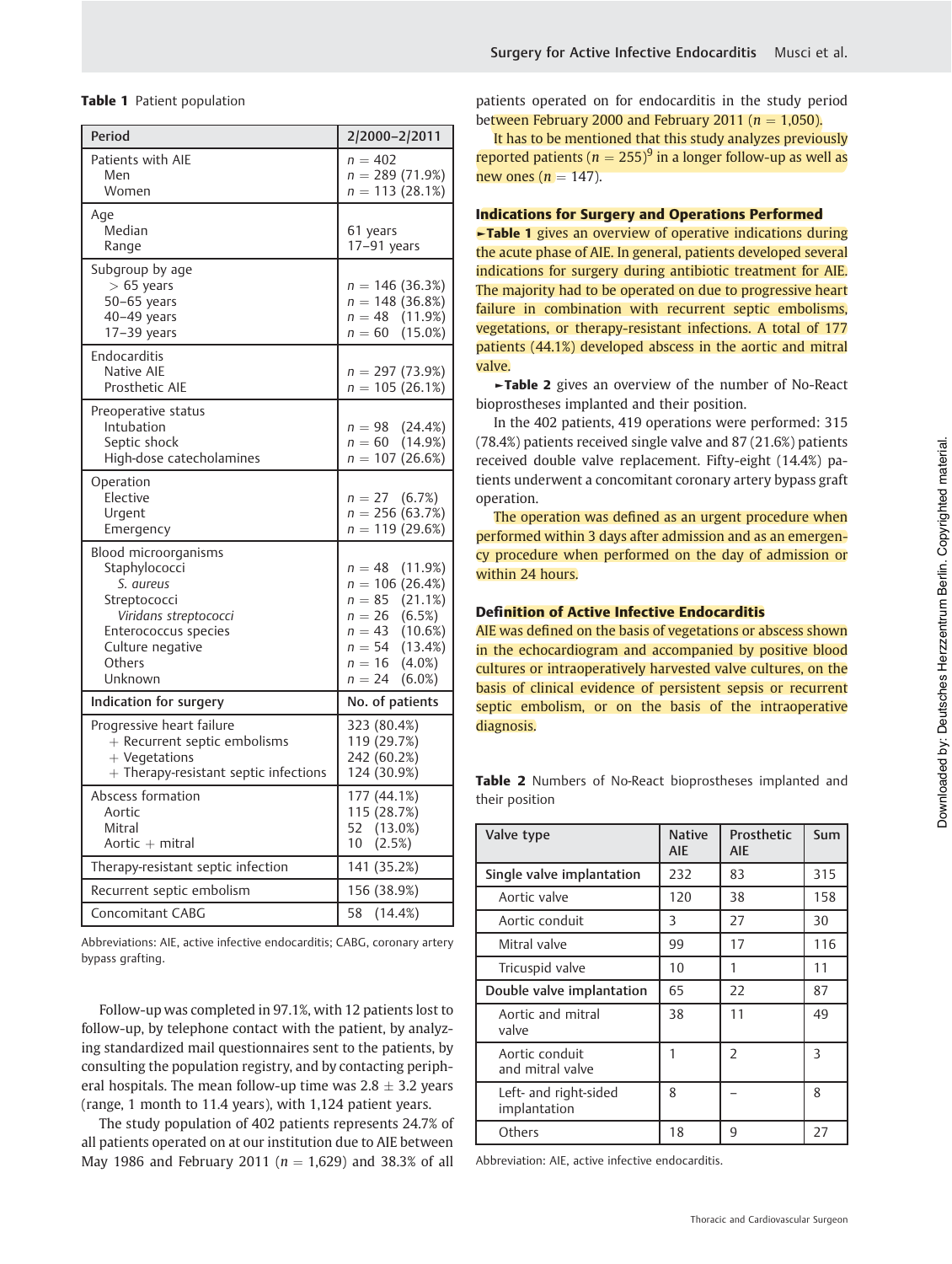#### The No-React Semistented Bioprostheses

The No-React semistented bioprosthesis (formerly called Shelhigh SuperStentless) and the BioMitral valve are made entirely of biological material and are composite valves consisting of three individual porcine semilunar cusps, available in the sizes 21 to 29 mm for aortic valves and 27 to 31 mm for mitral valves. They are made from noncoronary cusps taken from three glutaraldehyde-fixed aortic valves that are congruent to each other and sewn together with cardiovascular sutures. The resulting composite trileaflet valve, which is covered with pericardium, has a very flexible stent and therefore an optimal opening area (►Fig. 1a). It is also free from mechanical parts and foreign material at the surface and this is favorable for implantation in patients with endocarditis. The aortic valve has a very flexible ring situated between the valve tissue and the pericardial coat. The addition of three so-called struts gives the ring the character of a "skeleton," which simplifies the implantation process. As the framework is flexible, it is possible to implant the stent-free valve in aortic position by placing one suture at the regular base of the annulus and an additional suture at the flanges on the top of every strut. The super-flexible stent can be easily compressed ( $\blacktriangleright$ Fig. 1b). This allows the valve to keep a continuous symmetric position with perfect coaptation of the cusps. The xenograft, which is coated with heparin, is conserved in glutaraldehyde at very low pressure  $(< 4$  mm Hg) and detoxified. This process is basically an in-house rinsing process. One of the solutions used is a heparin solution that helps to bind the free glutaraldehyde toxic molecule. Once the rinsing is completed, under totally aseptic conditions, gluteraldehyde cannot be extracted from the valve, causing the tissue to become totally biocompatible. This biomodification process eliminates residual glutaraldehyde and ensures stable and permanent cross-linking of the valve tissue. This process is found to be an excellent anticalcification treatment. It is designed to reduce the reaction of the adjacent tissue and to limit valve calcification and tissue destruction in the long term.<sup>6</sup>

#### Statistical Analysis

SPSS for Windows version 18.01 (SPSS Inc., Chicago, Illinois, United States) was used for statistical analysis. Qualitative data are presented as number  $(n)$  and percent. For quantitative data, mean  $\pm$  standard error was calculated. Analysis of survival and freedom from endpoints was performed according to Kaplan–Meier estimation. Comparisons of survival in different patient groups were performed using weighted log-rank tests.

A logistic regression model was applied to investigate possible risk factors for early mortality ( $<$  30 days). A univariable approach with all possible risk factors was evaluated and a multivariable logistic regression with all combinations of relevant risk factors was analyzed. The best model was chosen according to Akaike's information criterion. Survivors and nonsurvivors were compared by Pearson's  $\chi^2$  test or Student's t-test as appropriate.

A value of  $p < 0.05$  was considered statistically significant.

# Results

## Overall Survival, Survival in Relation to Surgical Urgency and Type of Endocarditis

►Fig. 2a shows the survival curves for the whole study population  $(n = 402)$  with a 30-day, 1-, 5-, and 10-year survival of  $75.1 \pm 2.2$ %,  $58.3 \pm 2.5$ %,  $43.8 \pm 2.7$ %, and  $31.3 \pm 3.5$ %, respectively. The comparison of the survival in relation to surgical urgency shows a highly significant difference between the patients operated on electively ( $n = 27$ , 6.7%) or urgently ( $n = 256, 63.7%$ ) and those operated on in an emergency ( $n = 119, 29.6\%$ ) ( $p < 0.001$ ). Analysis of the survival curve shows a particularly clear difference between the two groups in the first 30 days.

There were 14 (3.5%) intraoperative deaths, 9 due to septic multiorgan failure and 5 due to myocardial failure. Main causes of the 101 (25.2%) early deaths ( $\leq$  30 days) were septic multiorgan failure in 67 (16.7%), myocardial failure in 20 (5.0%), cerebral disorders in 9 (2.2%), hemorrhagic shock in 3 (0.7%) cases, and pulmonary failure in 1 (0.2%) case.

Analysis of the survival in relation to the type of endocarditis (►Fig. 2b) found a significant difference between NVE patients and those with PVE ( $p = 0.032$ ).

# Survival in Relation to Valve Position and Comparison of Single versus Double Valve Replacement

►Fig. 2c shows the survival curves showing the relationship with valve position and the comparison between single and double valve replacement in patients with left-sided AIE.

There was no significant difference between the survival rates of patients after aortic valve replacement (AVR) or mitral valve replacement (MVR) ( $p = 0.632$ ).

Compared with patients with single valve replacement, those with double valve replacement (AVR and MVR) had a significantly worse survival. Comparison of the survival curves of single versus double valve replacement showed a significantly better survival after AVR ( $p = 0.001$ ) and after MVR alone ( $p = 0.028$ ) ( $\blacktriangleright$ Fig. 2c), but the low number of patients at risk in the double valve replacement group has to be taken into consideration. A particularly clear difference is seen between the two groups in the first 30 days and in the period of between 1 month and 1 year.

## Survival in Relation to Abscess Formation

►Fig. 2d shows the survival curves in relation to abscess formation.

Of the study population of 402 patients, a large number of patients, 177 (44.1%), developed abscess formation. Of these, 115 (28.7%) showed isolated abscess of the aortic valve, 52 (13.0%) of the mitral valve, and 10 (2.5%) abscess formation on both valves  $($  – Table 1).

Comparing the groups with and without abscess, the figures for better survival in patients without abscess were highly significant ( $p < 0.001$ ).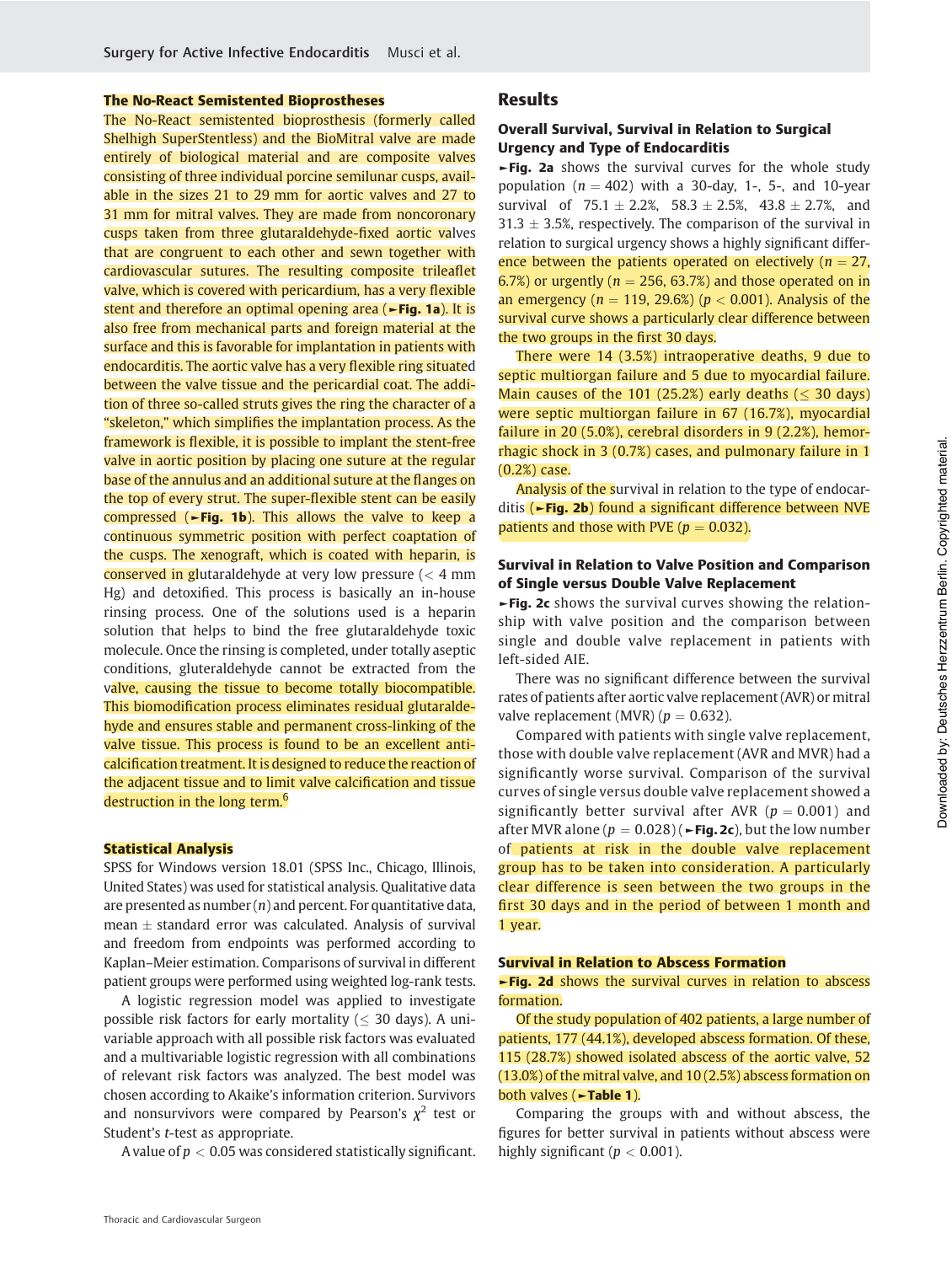

Fig. 2 (a) Survival curves for the whole study population and comparison of the survival in relation to surgical urgency. (b) Survival in relation to type of endocarditis. (c) Survival in relation to valve position and comparison of single versus double valve replacement. (d) Survival in relation to abscess formation. AIE, active infective endocarditis; AVR, aortic valve replacement; MVR, mitral valve replacement. Note: Numbers depicted are the 30-day, 1-, 5-, and 10-year values.

## Reoperation Due to Reinfection or SVD after No-React Implantation

A total of 29 out of 402 patients (7.2%) had to be reoperated upon for reinfection following No-React implantation (12 after AVR, 10 after MVR, and 7 after double valve replacement). In these patients, there were 2 (0.49%) early reinfections (< 60 days) at the 41st and 59th postoperative day with the same microorganism, 10 (2.48%) late reinfections up to 1 year postoperatively (73 to 329 days, median 190 days), and 17 (4.22%) very late reinfections up to 8 years postoperatively (408 to 2,877 days, median 937 days) resulting in a 30-day, 1-, 5-, and 10-year freedom from reoperation due to reinfection of 100%, 95.1  $\pm$  1.4%, 86.4  $\pm$  2.6%, and 82.1  $\pm$  3.6%, respectively ( $\blacktriangleright$  Fig. 3).

Six patients, two after AVR and four after MVR, had to be operated on due to SVD at a median postoperative time of 5.7 years (range, 1.3 to 8.4 years), resulting in a 30-day, 1-, 5-, and 10-year freedom from reoperation due to SVD of 100%, 100%, 98.9  $\pm$  0.8%, and 91.4  $\pm$  4.0% ( $\blacktriangleright$  Fig. 4).

There was no difference in prosthesis durability between the older  $(> 60$  years) and younger patients.



Fig. 3 Freedom from reoperation due to reinfection. Note: Numbers depicted are the 30-day, 1-, 5-, and 10-year values.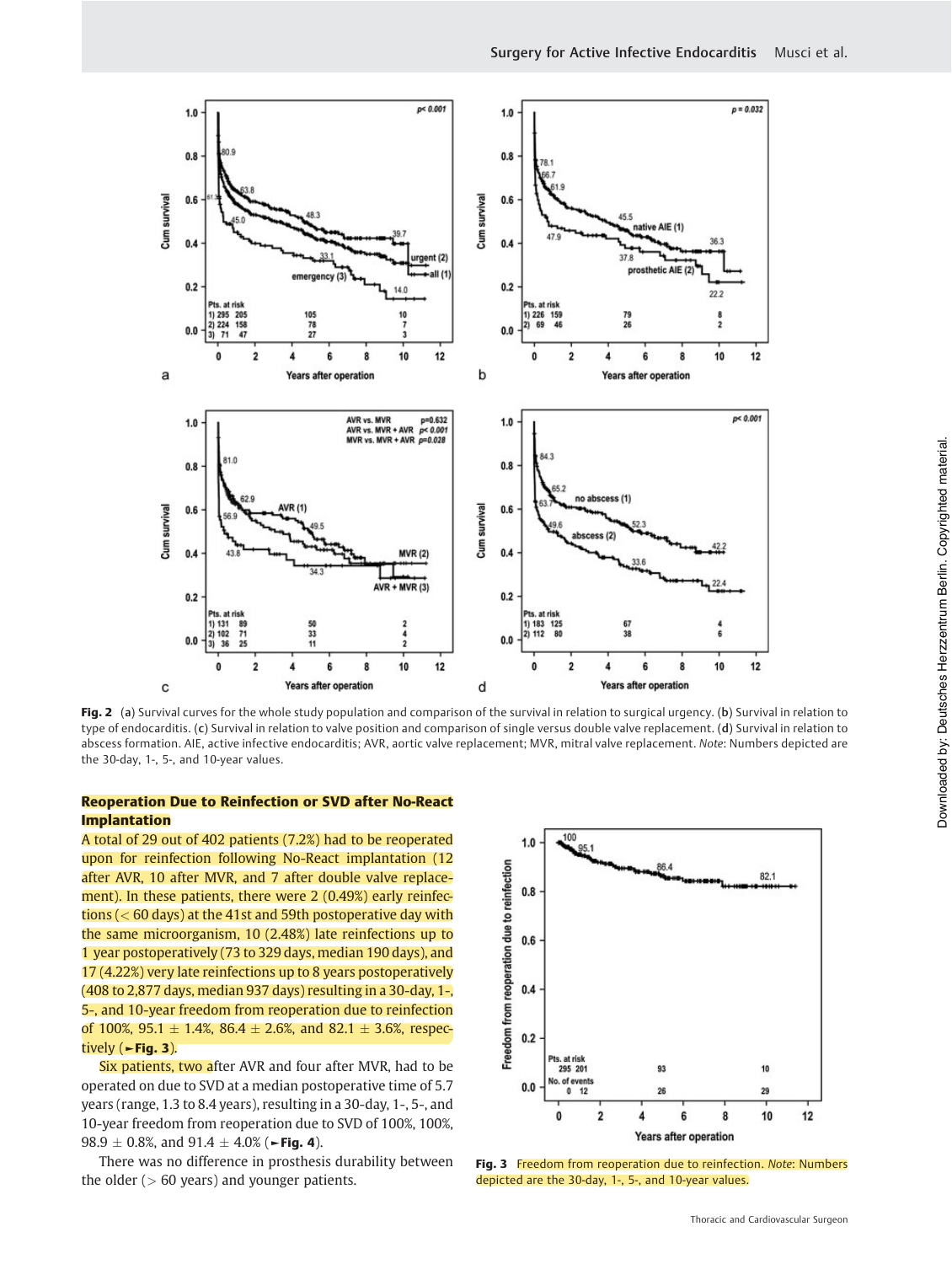

Fig. 4 Freedom from reoperation due to structural valve deterioration (SVD). Note: Numbers depicted are the 30-day, 1-, 5-, and 10-year values.

Preliminary early ( $\leq 60$  days) and midterm (325  $\pm$  251 days) echocardiography study of 45 consecutive AVR patients showed good hemodynamic parameters. The calculated instantaneous (maximal Doppler) gradient and mean pressure gradient through aortic implants were 24 ( $\pm$  8.4) and 15  $(\pm 4.6)$  mm Hg. Mean effective orifice area was  $1.62 \pm 0.4$  $\text{cm}^2$ .

# Clinical Differences between Early Survivors and Nonsurvivors ( $\leq$  30 Days)

►Table 3 gives clinical differences between early survivors and nonsurvivors ( $\leq$  30 days) after No-React implantation.

Comparing the two groups, the following statistically significant clinical differences were found: early nonsurvivors more often underwent emergency operation ( $p < 0.001$ ), more often showed abscess formation in aortic ( $p = 0.003$ ) and mitral valve position ( $p < 0.001$ ) intraoperatively, and had to be operated on more often due to PVE ( $p = 0.012$ ).

Preoperatively more nonsurvivors were on artificial ventilation ( $p < 0.0001$ ); they developed more septic shock  $(p < 0.0001)$ , were more often on high-dose catecholamines ( $p < 0.0001$ ), had more renal insufficiency ( $p = 0.024$ ), and showed more infection with Staphylococcus species  $(p = 0.012)$ .

Gender ( $p = 0.136$ ), preoperative cerebral ( $p = 0.882$ ) or spleen embolization ( $p = 0.107$ ), preoperative diabetes mellitus ( $p = 0.060$ ), and infection with S. aureus ( $p = 0.315$ ) and Streptococcus species ( $p = 0.117$ ) were nonsignificant variables in the comparison.

# Risk Factors for Early Mortality in Univariable and Multivariable Analysis

►Table 4 gives the risk factors for early mortality in the univariate logistic regression analysis with odds ratio (OR), 95% confidence interval (CI), and *p*-values.

On univariable statistical analysis, 15 statistically significant risk factors for early mortality were found, with the following 6 variables showing the highest OR: preoperative necessity of reanimation (OR 6.99), preoperative development of septic shock (OR 4.24), preoperative high doses of catecholamines (OR 4.51), preoperative necessity of ventilation (OR 3.17), abscess formation (OR 3.10), and preoperative development of cardiogenic shock (OR 2.89).

On multivariable analysis, septic shock (OR 4.01, CI 2.40 to 6.71,  $p < 0.001$ ), abscess formation (OR 2.34, CI 1.40 to 3.86,  $p < 0.001$ ), number of valves implanted (OR 2.26, CI 1.28 to 3.98,  $p = 0.005$ ), and age per 10 years (OR 1.31, CI 1.10 to 1.55,  $p = 0.002$ ) were found to be independent risk factors for early mortality.

# **Discussion**

The present study shows that the extent of AIE in the patient population has not changed since the previous publication of our early and midterm results<sup>9</sup> and confirms our previous results, showing that the survival of patients differs significantly depending on the surgical urgency. This analysis of the data for 402 patients operated upon for AIE with range of follow-up of up to 11 years still shows that most patients are referred too late for surgery. They are on artificial ventilation or in septic shock or on a high dose of catecholamines. Combining all those patients, approximately 66% of the total cohort of patients come to surgery practically in terminal condition and 80.4% of the patients are in progressive heart failure. Only 17 patients (6.7%) were considered totally elective with no abscess formation, and were also considered to have early and optimal diagnosis, with surgery giving them the best possible results. The largest cohort of patients (256 patients, 63.7%) was operated on urgently, and 119 patients (29.6%) were operated on in an emergency. Despite high operative mortality and morbidity, the long-term survival was satisfactory considering how sick the patients were prior to surgery and the complexity of the operative procedures, similar to published data from Toronto and Stanford University.<sup>4,10</sup>

This is clearly demonstrated and shown in the survival curve, where after the first 30 days the lines for urgent and emergency operation run parallel. In addition, survival in patients after double valve replacement (aortic and mitral) was significantly worse than with single valve replacement. Although, currently, complicated AIE has become a socalled surgical disease, ethical, logistical, and financial issues create major challenges to the performance of large, randomized, controlled studies to compare outcomes in AIE patients treated with surgery versus medical therapy.<sup>11</sup>

In the literature, there is only one recently published study from two medical centers in Seoul, South Korea. This prospective, randomized trial enrolled over a period of 5 years 76 patients with infective endocarditis who were candidates for both early surgery ( $n = 37$ ) and conventional treatment  $(n = 39)$ , concluding that early surgery, as compared with conventional treatment, significantly reduced the composite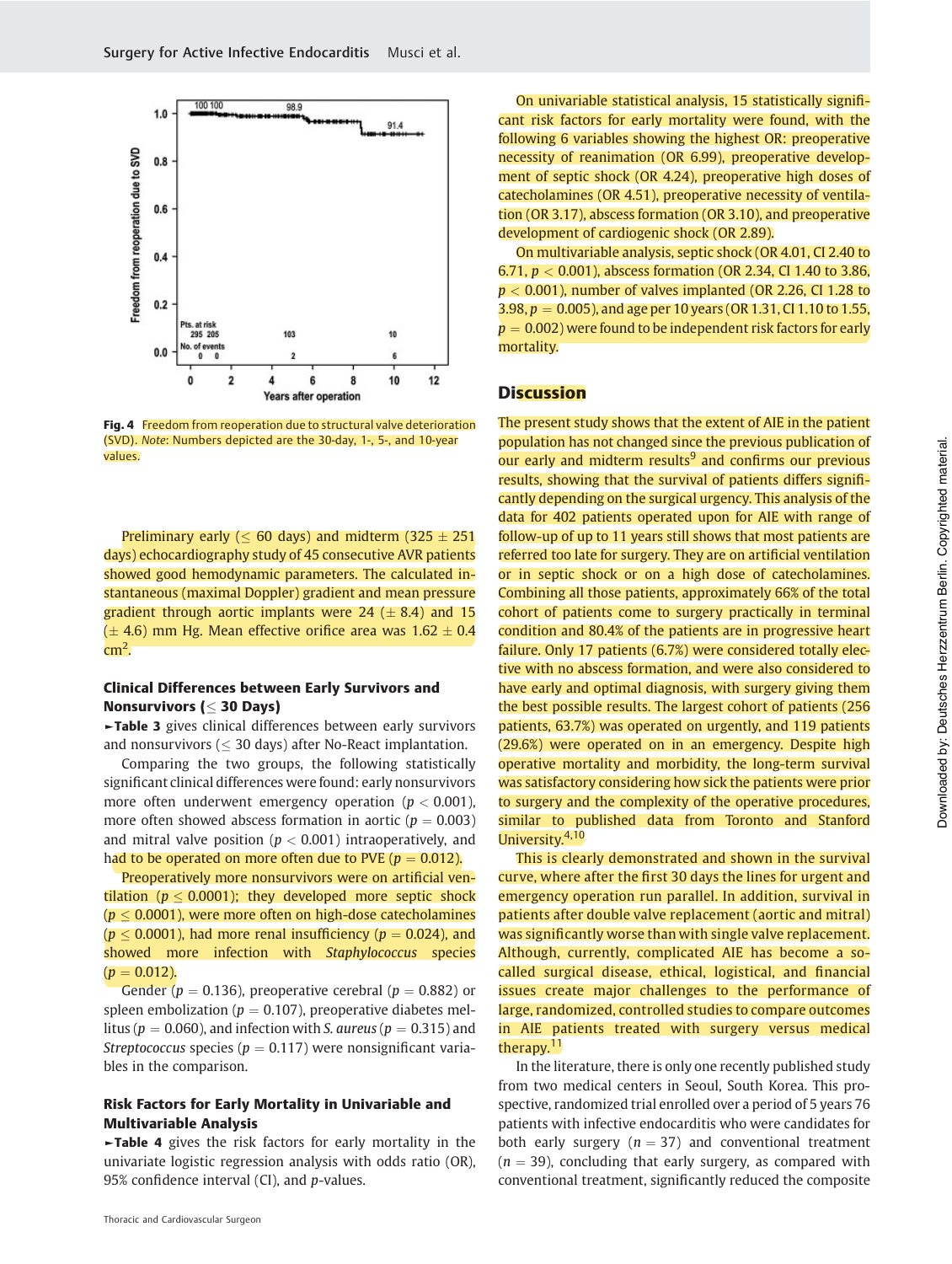| Variables                                                        | Survivors ( $n = 293$ )    | Nonsurvivors ( $n = 103$ ) | p-Value  |
|------------------------------------------------------------------|----------------------------|----------------------------|----------|
| Gender<br>Male<br>Female                                         | 216 (76.1%)<br>77 (68.8%)  | 68 (23.9%)<br>35 (31.2%)   | 0.136    |
| Endocarditis<br>Native endocarditis<br>Prosthetic endocarditis   | 225 (77.3%)<br>68 (64.8%)  | 66 (22.7%)<br>37 (35.2%)   | 0.012    |
| Priority of operation<br>Urgent operation<br>Emergency operation | 224 (80.0%)<br>69 (59.5%)  | 56 (20.0%)<br>47 (40.5%)   | < 0.001  |
| Number of valves implanted<br>One<br>Two                         | 239 (77.1%)<br>54 (62.8%)  | 71 (22.9%)<br>32 (37.2%)   | 0.007    |
| Aortic valve abscess formation<br>No.<br>Yes                     | 214 (78.4%)<br>79 (64.2%)  | 59 (21.6%)<br>44 (35.8%)   | 0.003    |
| Mitral valve abscess formation<br>No.<br>Yes                     | 259 (77.3%)<br>34 (55.7%)  | 76 (22.7%)<br>27 (44.3%)   | < 0.001  |
| Preop. ventilation<br>No<br>Yes                                  | 239 (79.9%)<br>54 (55.7%)  | 60 (20.1%)<br>43 (44.3%)   | < 0.0001 |
| Preop. septic shock<br>No<br>Yes                                 | 216 (84.0%)<br>77 (55.4%)  | 41 (16.0%)<br>62 (44.6%)   | < 0.0001 |
| Preop. catecholamines<br><b>No</b><br>Yes                        | 239 (82.4%)<br>54 (50.9%)  | 51 (17.6%)<br>52 (49.1%)   | < 0.0001 |
| Preop. renal insufficiency<br>No.<br>Yes                         | 177 (78.3%)<br>116 (68.2%) | 49 (21.7%)<br>54 (31.8%)   | 0.024    |
| Preop. diabetes mellitus<br><b>No</b><br>Yes                     | 229 (76.3%)<br>64 (66.8%)  | 71 (23.7%)<br>32 (33.3%)   | 0.060    |
| Preop. cerebral embolization<br>No<br>Yes                        | 224 (74.2%)<br>69 (73.4%)  | 78 (25.8%)<br>25 (26.6%)   | 0.882    |
| Preop. spleen embolization<br>no<br>yes                          | 249 (72.6%)<br>44 (83.0%)  | 94 (27.4%)<br>9 (17.0%)    | 0.107    |
| Staphylococcus species infection<br>No.<br>Yes                   | 197 (78.2%)<br>96 (66.7%)  | 55 (21.8%)<br>48 (33.3%)   | 0.012    |
| Staphylococcus aureus infection<br>No.<br>Yes                    | 225 (75.3%)<br>68 (70.1%)  | 74 (24.7%)<br>29 (29.9%)   | 0.315    |
| Streptococcus species infection<br>No<br>Yes                     | 207 (71.9%)<br>86 (79.6%)  | 81 (28.1%)<br>22 (20.4%)   | 0.117    |

**Table 3** Differences between early survivors and nonsurvivors  $( \leq 30 \text{ days})$  after No-React implantation

Note: Bold p-values are statistically significant.

endpoint of death from any cause or embolic events by effectively reducing the risk of systemic embolism among patients with infective endocarditis and large vegetations.<sup>12</sup>

Therefore, present practice guidelines, which recommend surgery in cases of heart failure or high risk of heart failure, high embolic risk, and uncontrolled infection, are largely based on the results of observational series and expert opinion.<sup>13</sup> Our results are consistent with those of published studies showing the benefit of surgical therapy. $8,9,14-17$  A recent large multicenter study—which adjusted the results for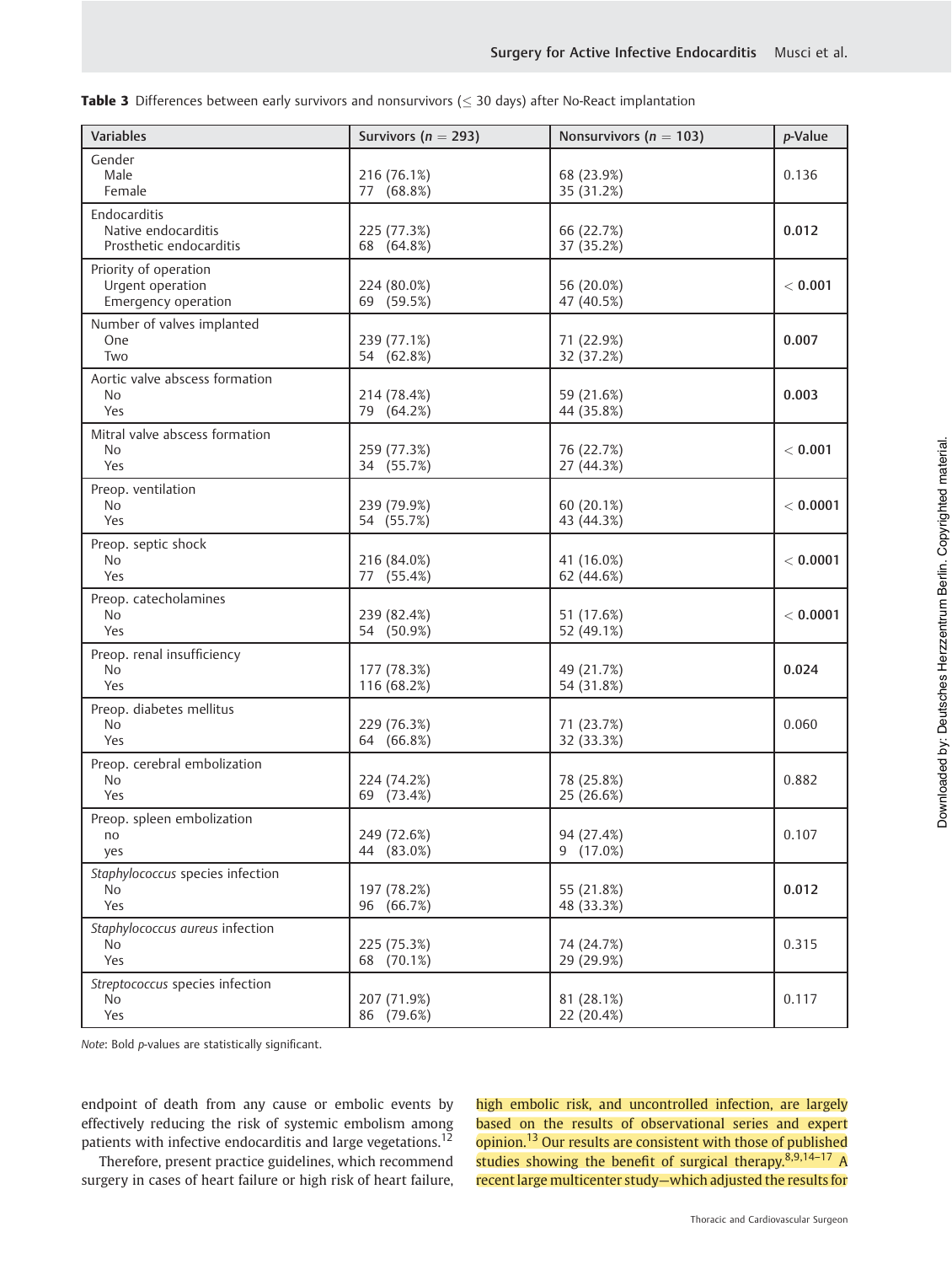Table 4 Risk factors for early mortality  $( $30 \text{ days}$ ) in the univariable logistic regression analysis after No-React implantation$ 

| <b>Risk factors</b>                      | Odds ratio | 95% CI        | p-Value |
|------------------------------------------|------------|---------------|---------|
| Preop. reanimation                       | 6.99       | $2.08 - 22.9$ | < 0.001 |
| Preop. septic shock                      | 4.24       | $2.64 - 6.81$ | < 0.001 |
| Preop. catecholamines                    | 4.51       | $2.76 - 7.34$ | < 0.001 |
| Preop. ventilation                       | 3.17       | $1.94 - 5.18$ | < 0.001 |
| Abscess formation                        | 3.10       | 1.94-4.95     | < 0.001 |
| Cardiogenic shock                        | 2.89       | $1.46 - 5.71$ | 0.002   |
| Emergency operation                      | 2.73       | $1.70 - 4.37$ | < 0.001 |
| Mitral valve abscess formation           | 2.71       | $1.54 - 4.77$ | < 0.001 |
| Aortic-ventricular dehiscence            | 2.19       | $1.25 - 3.84$ | 0.006   |
| Aortic valve abscess formation           | 2.02       | $1.26 - 3.23$ | 0.003   |
| Number of implanted valves (two vs. one) | 2.00       | $1.20 - 3.23$ | 0.007   |
| Prosthetic vs. native endocarditis       | 1.86       | $1.14 - 3.01$ | 0.013   |
| Staphylococcus species                   | 1.79       | $1.13 - 1.34$ | 0.012   |
| Preop. renal insufficiency               | 1.68       | $1.07 - 2.64$ | 0.024   |
| Age                                      | 0.98       | $0.97 - 1.0$  | 0.045   |
| Preop. diabetes mellitus                 | 1.61       | $0.98 - 2.66$ | 0.062   |
| Gender (male vs. female)                 | 1.44       | $0.89 - 2.34$ | 0.137   |
| Staphylococcus aureus                    | 1.30       | $0.78 - 2.16$ | 0.316   |
| Preop. cerebral embolization             | 1.04       | $0.62 - 1.76$ | 0.882   |
| Streptococcus species                    | 0.65       | $0.38 - 1.12$ | 0.117   |
| Preop. spleen embolization               | 0.54       | $0.26 - 1.15$ | 0.112   |

Abbreviations: CI, confidence interval; vs., versus; preop., preoperative; intraop., intraoperative.

Note: Bold p-values are statistically significant.

most important biases, namely, treatment selection, survivorship, and hidden biases—confirmed the beneficial effect of early surgery on in-hospital mortality for NVE.<sup>18</sup> This study confirms our results, which are also supported by the analysis of the 30-day mortality. In our study, early nonsurvivors (< 30 days) as compared with early survivors were not only more often operated on in an emergency but preoperatively they also showed clinical signs of cardiac decompensation: preoperatively nonsurvivors were significantly more often on ventilation, required more high-dose catecholamines, and had more renal insufficiency. In addition, early nonsurvivors developed more septic shock and intraoperatively showed significantly more abscess formation as a sign of deterioration of the endocarditis. In this study, we could demonstrate with the use of multivariable analysis that early mortality was independently predicted by septic shock, abscess formation, and number of implanted valves besides age per 10 years. For the risk stratification and survival in our study, it has to be taken into consideration that our hospital is a referral surgical center receiving patients who have already been treated medically elsewhere and that we had no input regarding the medical management. They were referred for surgery only after medical therapy failed. In summary, our results suggest that early outcome can be improved if patients are

Thoracic and Cardiovascular Surgeon

operated upon before they deteriorate, developing heart failure or septic shock, and we believe that better outcome could have been achieved if patients had been referred earlier for surgery. Recent international guidelines confirm the trend of early surgery in the management of complicated AIE as an extension of surgical indications, especially at the early stage of the disease.<sup>13</sup>

Our study confirms previous reports that documented the association of periannular abscess complications with increased mortality and the need for surgery in almost all patients. In our study, abscess formation, which was found in 44% of the patients, not only was associated with significantly decreased survival but also showed an association with early mortality in the univariable analysis (OR 3.10, 95% CI 1.94 to 4.95). These results accord with the data published by the investigators of the International Collaboration on Endocarditis Merged Database, a cohort from seven sites in five countries. They showed that, among 311 patients who had definite aortic valve AIE, 67 (22%) patients had periannular abscess. These patients were more likely to undergo surgery (84% vs. 36%,  $p < 0.001$ ), and their in-hospital mortality rate was higher (19% vs. 11%,  $p < 0.09$ ). In this study, periannular abscess formation showed a nonsignificant trend toward an increased risk of death (OR 1.9, 95% CI 0.9 to 3.8) but failed to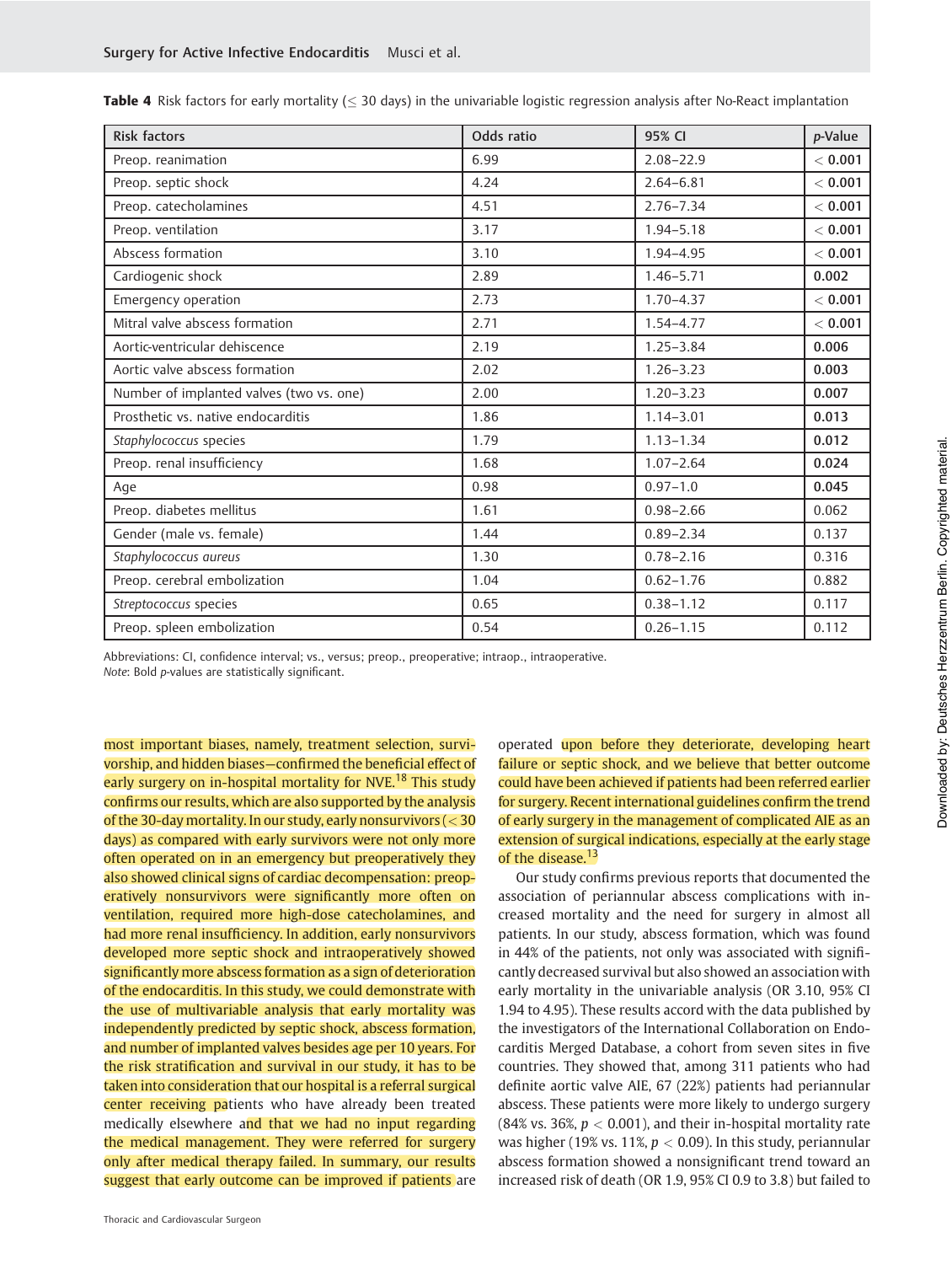be an independent risk factor in multivariate analysis, in which S. aureus infection was independently associated with increased risk of death.<sup>19</sup> Our data show that No-React bioprostheses offer very good early, midterm, and longterm clinical results in patients with AIE. The reinfection rate in this study was found to be very low, even though many patients showed periannular abscess formation. With the No-React valves, out of 29 reoperations that had been done at 11 years due to reoccurrence of endocarditis, we have seen only two early  $(< 60$  days) reinfections  $(0.49%)$  due to the same microorganism and 10 (2.48%) late reinfections up to 1 year postoperatively. In addition, in the long-term followup, we found 4.22% of patients  $(n = 17)$  who had to be reoperated upon due to late reinfection, resulting in a 30 day, 1-, 5-, and 10-year freedom from reoperation due to reinfection of 100%,  $95.1 \pm 1.4$ %, 86.4  $\pm$  2.6%, and 82.1  $\pm$  3.6%, respectively. These data compare very well to the published results achieved at our institution in the treatment of severe, destructive AIE with cryopreserved homografts $3$  and demonstrate that No-React bioprostheses show a high resistance to infection.

The reason for the resistance is not fully understood, but the presence of monolayer endothelium, positive for factor VIII immunoassay, found on the cusp surface of explanted valves<sup>20</sup> and on blood contacting surfaces has been suggested as a potential explanation.<sup>21</sup> It is noteworthy that it takes 6 weeks for endothelialization to occur; therefore, we believe that strict anticoagulation and antibacterial treatment must be maintained for at least 4 to 6 weeks postoperatively. At present in our institution, we are analyzing all explants and a separate study will be published on this subject.

We believe our lower risk of reinfection was due both to our surgical principles and to the use of No-React bioprostheses.

However, it has to be mentioned that the best type of prosthesis for implantation in patients with native and prosthetic AIE is a matter of controversial discussion in the literature. The few studies that compare mechanical and biological prostheses are limited in terms of the numbers of patients, and the study populations are mostly not comparable with each other. $4,5,22$  SVD is one of the most frequent causes of valve-related reoperation after allograft AVR, and therefore there is a considerable life-time risk of reoperation, especially in young patients.<sup>23</sup> Previous experimental animal studies have shown that No-React tissue causes no foreign body reaction, leading to a resistance to calcification and degeneration.<sup>6</sup> In our study, at 5 and 10 years postoperatively, freedom from reoperation due to SVD was found to be very high at 98.9 and 91.4%. Additionally, it has to be mentioned that, although 63.7% of the patients were younger than 65 years and 26.9% were younger than 50 years with the youngest being 17 years old, we found no differences in SVD in any age group. The absence of clinical evidence for degenerative changes of No-React bioprostheses seen in our study may be explained by the manufacturing process used. Thus, the recognition that glutaraldehyde and formaldehyde are prerequisites for limiting calcification and the importance of preservation of cross-linked collagen for the durability of biological tissue was fundamental to develop the method used in the No-React bioprostheses. In this process, heparin is used to lock the glutaraldehyde residue, so that glutaraldehyde leaching is abolished and its potential immunological reactivity is prevented, hence keeping all the advantages of glutaraldehyde but abolishing its side effects.<sup>6</sup> However, in our followup, the numbers of patients at risk are still low at 10 years, so that the question of whether No-React bioprostheses are resistant to degeneration has to be further explored at 15 and 20 years follow-up.

A recent report has warned of the possibility that the No-React valved conduit may undergo degeneration,<sup>24</sup> but such a phenomenon was not observed in our study population. Our results confirm the data of a 10-year follow-up study by Galiñanes et al<sup>20</sup> where no calcification of No-React bioconduits was found, while approximately one-third of their patients were younger than 65 years.

Another recently published study by Kaya et al from Nieuwegein, the Netherlands, retrospectively evaluated their results with the Shelhigh biological conduit model NR-2000C (Shelhigh, Inc., Milburn, New Jersey, United States) implanted in 175 patients (mean age of 71.1 years) who underwent aortic root replacement from November 1998 through December 2007. Their indication for surgery was aneurysmal disease of the aorta in 120 (68.6%) patients, aortic valve endocarditis in 20 (11.4%), acute type A aortic dissection in 11 (6.3%), and others in 24 (13.7%) patients. Their results showed that six (4.0%) patients required reoperation, either for endocarditis of the bioconduit ( $n = 5$ ) or for false aneurysm ( $n = 1$ ). Endocarditis of the bioconduit was reported in 11 (7.3%) patients, of whom 6 were treated nonoperatively and 5 required reoperation. The authors concluded that their midterm results of the implantation of the Shelhigh biological valved conduit are worrisome and that their relatively high incidence of endocarditis of the Shelhigh BioConduit has forced them to look for other alternatives.<sup>25</sup>

However, in their final recommendation the authors did not explain the finding that 20 endocarditis patients receiving the conduit had no reinfection, while a number of patients operated on for reasons other than endocarditis were infected.

In our study, 33 out of 402 patients (8.2%) received bioconduits mainly for severe prosthetic AIE (29 cases). None of those patients in our study population developed recurrent endocarditis leading to reoperation. We believe our lower risk of reinfection was due both to our surgical principles and to the use of No-React bioprostheses.

It has been our surgical strategy to treat active infective aortic root endocarditis by radical excision of all infected tissue, drainage and exclusion of myocardial abscesses from the blood stream, the repair with homologous material of any cardiac defects caused by infection, and the reconstruction of the aortic root with either by a cryopreserved aortic homograft or by using a bioconduit avoiding fabric material in the infected field.<sup>3,26</sup>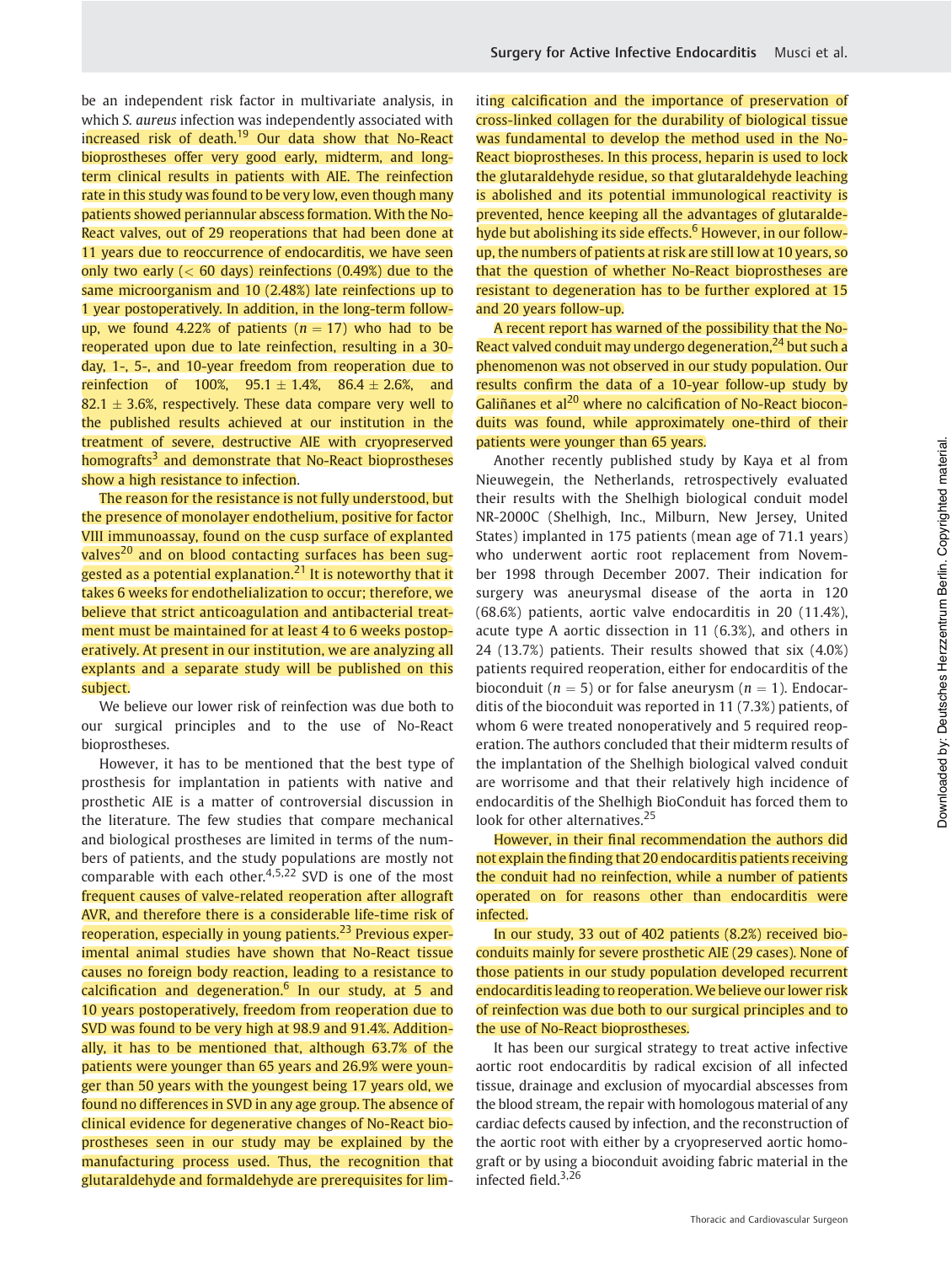#### Study Limitations

The present study is retrospective and nonrandomized, using prospectively updated data. Clinical endpoints such as exercise capacity and functional tests could not be assessed. There is a natural bias in the clinical assessment of the patient groups. Despite these limitations, the present study represents a unique attempt to collect and analyze a single-center experience in the surgical treatment of AIE with the use of the No-React bioprostheses over a period of 11 years in a large group of patients.

# Conclusions

Our experience in the use of "No-React" bioprostheses in patients with native and prosthetic AIE shows satisfactory early, midterm, and long-term results, in particular low rates of reoperation due to recurrent endocarditis and SVD.

Because these prostheses are readily available and their implantation straightforward, we strongly recommend their use in patients with AIE.

Patients' survival differed significantly depending on their surgical urgency.

Early mortality was independently predicted by septic shock, abscess formation, and number of implanted valves besides age per 10 years.

In summary, our results suggest that early outcome can be improved if patients are operated upon before their condition deteriorates into heart failure or septic shock and we believe that better outcome could have been achieved if patients had been referred earlier for surgery.

#### Note

This study was presented at a lecture held at the 41st Annual Meeting of the German Society for Thoracic and Cardiovascular Surgery, Freiburg, February 13, 2012.

#### Conflict of Interest

There is no financial relationship with any corporate sponsor that might relate in any way to the subject presented.

#### Acknowledgments

We thank Mrs. A. Benhennour for bibliographic assistance, Mrs. S. Kosky for data collection, Mrs. K. Weber for photographic work, and Mrs. A. Gale for editorial assistance.

#### References

- 1 Hoen B, Alla F, Selton-Suty C, et al; Association pour l'Etude et la Prévention de l'Endocardite Infectieuse (AEPEI) Study Group. Changing profile of infective endocarditis: results of a 1-year survey in France. JAMA 2002;288(1):75–81
- 2 Tornos P, Iung B, Permanyer-Miralda G, et al. Infective endocarditis in Europe: lessons from the Euro heart survey. Heart 2005;91 (5):571–575
- 3 Musci M, Weng Y, Hübler M, et al. Homograft aortic root replacement in native or prosthetic active infective endocarditis: twentyyear single-center experience. J Thorac Cardiovasc Surg 2010;139 (3):665–673
- 4 Moon MR, Miller DC, Moore KA, et al. Treatment of endocarditis with valve replacement: the question of tissue versus mechanical prosthesis. Ann Thorac Surg 2001;71(4):1164–1171
- 5 Leyh RG, Knobloch K, Hagl C, et al. Replacement of the aortic root for acute prosthetic valve endocarditis: prosthetic composite versus aortic allograft root replacement. J Thorac Cardiovasc Surg 2004;127(5):1416–1420
- 6 Abolhoda A, Yu S, Oyarzun JR, et al. No-react detoxification process: a superior anticalcification method for bioprostheses. Ann Thorac Surg 1996;62(6):1724–1730
- 7 Siniawski H, Grauhan O, Hofmann M, et al. Factors influencing the results of double-valve surgery in patients with fulminant endocarditis: the importance of valve selection. Heart Surg Forum 2004;7(5):E405–E410
- 8 Siniawski H, Lehmkuhl H, Weng Y, et al. Stentless aortic valves as an alternative to homografts for valve replacement in active infective endocarditis complicated by ring abscess. Ann Thorac Surg 2003;75(3):803–808, discussion 808
- 9 Musci M, Siniawski H, Pasic M, et al. Surgical therapy in patients with active infective endocarditis: seven-year single centre experience in a subgroup of 255 patients treated with the Shelhigh stentless bioprosthesis. Eur J Cardiothorac Surg 2008;34(2): 410–417
- 10 David TE, Gavra G, Feindel CM, Regesta T, Armstrong S, Maganti MD. Surgical treatment of active infective endocarditis: a continued challenge. J Thorac Cardiovasc Surg 2007;133(1):144–149
- 11 Thuny F, Grisoli D, Collart F, Habib G, Raoult D. Management of infective endocarditis: challenges and perspectives. Lancet 2012;379(9819):965–975
- 12 Kang DH, Kim YJ, Kim SH, et al. Early surgery versus conventional treatment for infective endocarditis. N Engl J Med 2012;366 (26):2466–2473
- 13 Habib G, Hoen B, Tornos P, et al; ESC Committee for Practice Guidelines; Endorsed by the European Society of Clinical Microbiology and Infectious Diseases (ESCMID) and the International Society of Chemotherapy (ISC) for Infection and Cancer. Guidelines on the prevention, diagnosis, and treatment of infective endocarditis (new version 2009): the Task Force on the Prevention, Diagnosis, and Treatment of Infective Endocarditis of the European Society of Cardiology (ESC). Eur Heart J 2009;30(19):2369–2413
- 14 Aksoy O, Sexton DJ, Wang A, et al. Early surgery in patients with infective endocarditis: a propensity score analysis. Clin Infect Dis 2007;44(3):364–372
- 15 Vikram HR, Buenconsejo J, Hasbun R, Quagliarello VJ. Impact of valve surgery on 6-month mortality in adults with complicated, left-sided native valve endocarditis: a propensity analysis. JAMA 2003;290(24):3207–3214
- 16 Tleyjeh IM, Abdel-Latif A, Rahbi H, et al. A systematic review of population-based studies of infective endocarditis. Chest 2007;132(3):1025–1035
- 17 Bannay A, Hoen B, Duval X, et al; AEPEI Study Group. The impact of valve surgery on short- and long-term mortality in left-sided infective endocarditis: do differences in methodological approaches explain previous conflicting results? Eur Heart J 2011;32(16):2003–2015
- 18 Lalani T, Cabell CH, Benjamin DK, et al; International Collaboration on Endocarditis-Prospective Cohort Study (ICE-PCS) Investigators. Analysis of the impact of early surgery on in-hospital mortality of native valve endocarditis: use of propensity score and instrumental variable methods to adjust for treatment-selection bias. Circulation 2010;121(8):1005–1013
- 19 Anguera I, Miro JM, Cabell CH, et al; ICE-MD investigators. Clinical characteristics and outcome of aortic endocarditis with periannular abscess in the International Collaboration on Endocarditis Merged Database. Am J Cardiol 2005;96(7):976–981
- 20 Galiñanes M, Meduoye A, Ferreira I, Sosnowski A. Totally biological composite aortic stentless valved conduit for aortic root replacement: 10-year experience. J Cardiothorac Surg 2011;6:86